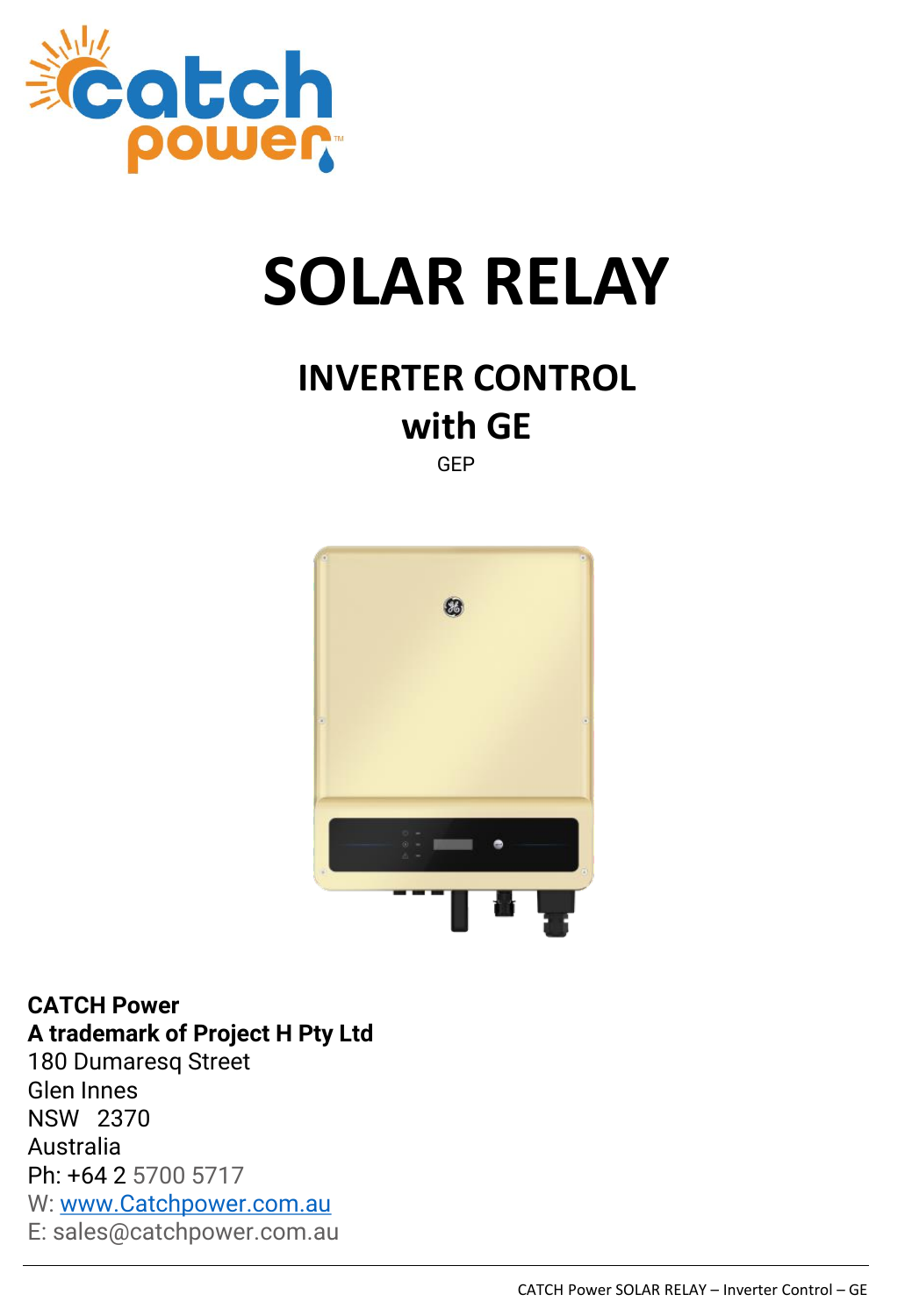

#### **IMPORTANT..PLEASE READ**

The CATCH Solar Relay works by emulating the energy meter the inverter would normally use.

This means two things are really important.

#### 1. You need to read the inverter manual:

*Make sure you understand how to setup the inverter for export control*. When you read the manual it will talk about an energy meter or CT…Follow the instructions exactly as they are in the manual. If there are any changes required we will let you know further down in this document.

#### 2. Read the CATCH Solar Relay installation manual:

The manual outlines how to setup the CATCH Solar Relay to control loads. It also outlines circuit breaker requirements, how to use the CATCH Configurator App, etc.

*Once you have followed step one and two you are ready to proceed….*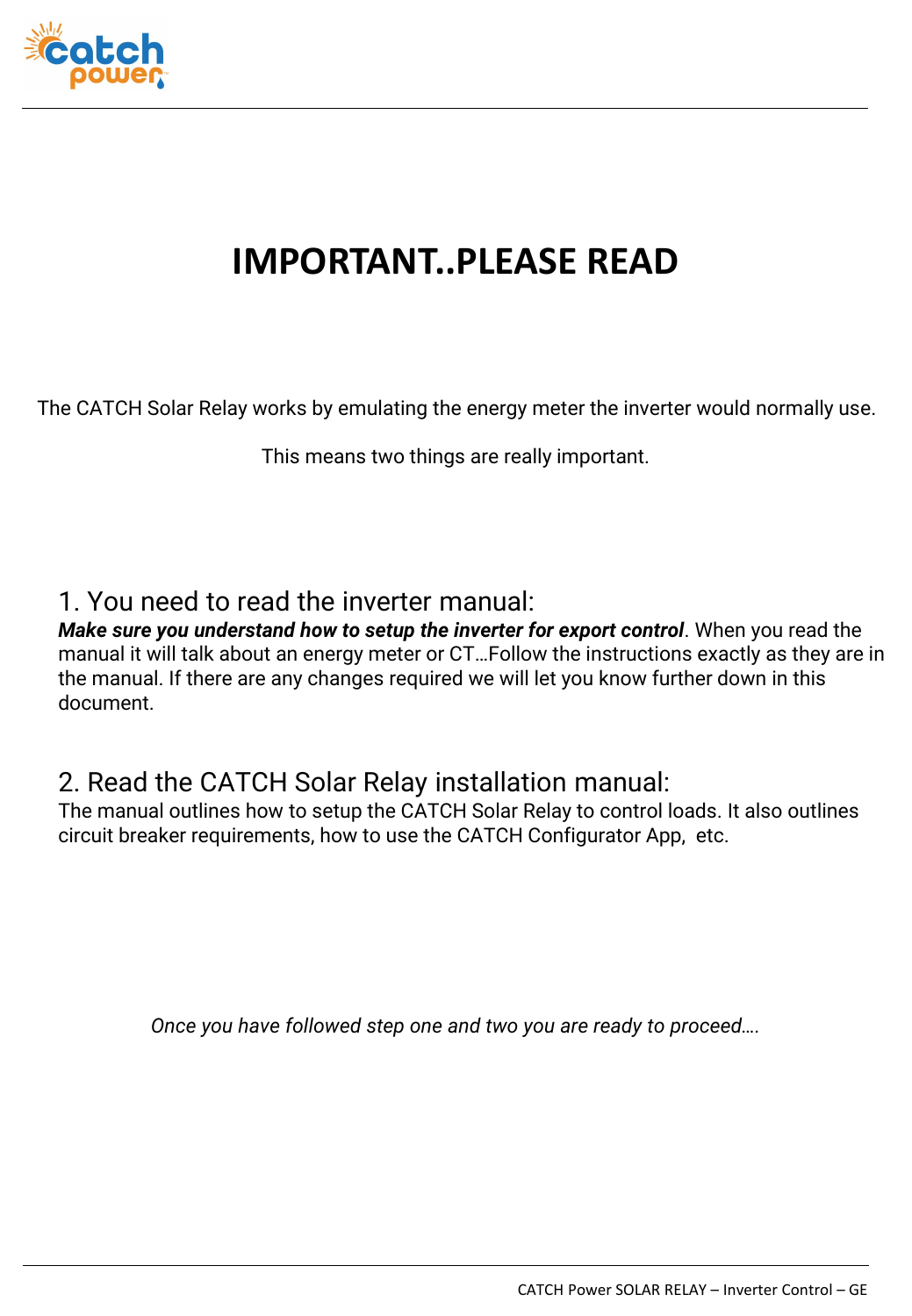

#### **Wiring Instructions**

CATCH Solar Relay and the inverter communicate using RS485. Connecting the two pieces of hardware requires a 2 core RS485 cable. When the RS485 cable run is greater than 20m it is recommended to use a 2 core cable designed specifically for RS485 communication, it will typically have a 120 Ohm characteristic impedance. However, for short cable runs any 2 core cable will typically do the job, as long as it is rated for the voltages it will be exposed to. The pink CBUS data cable is ideal for short cable runs.

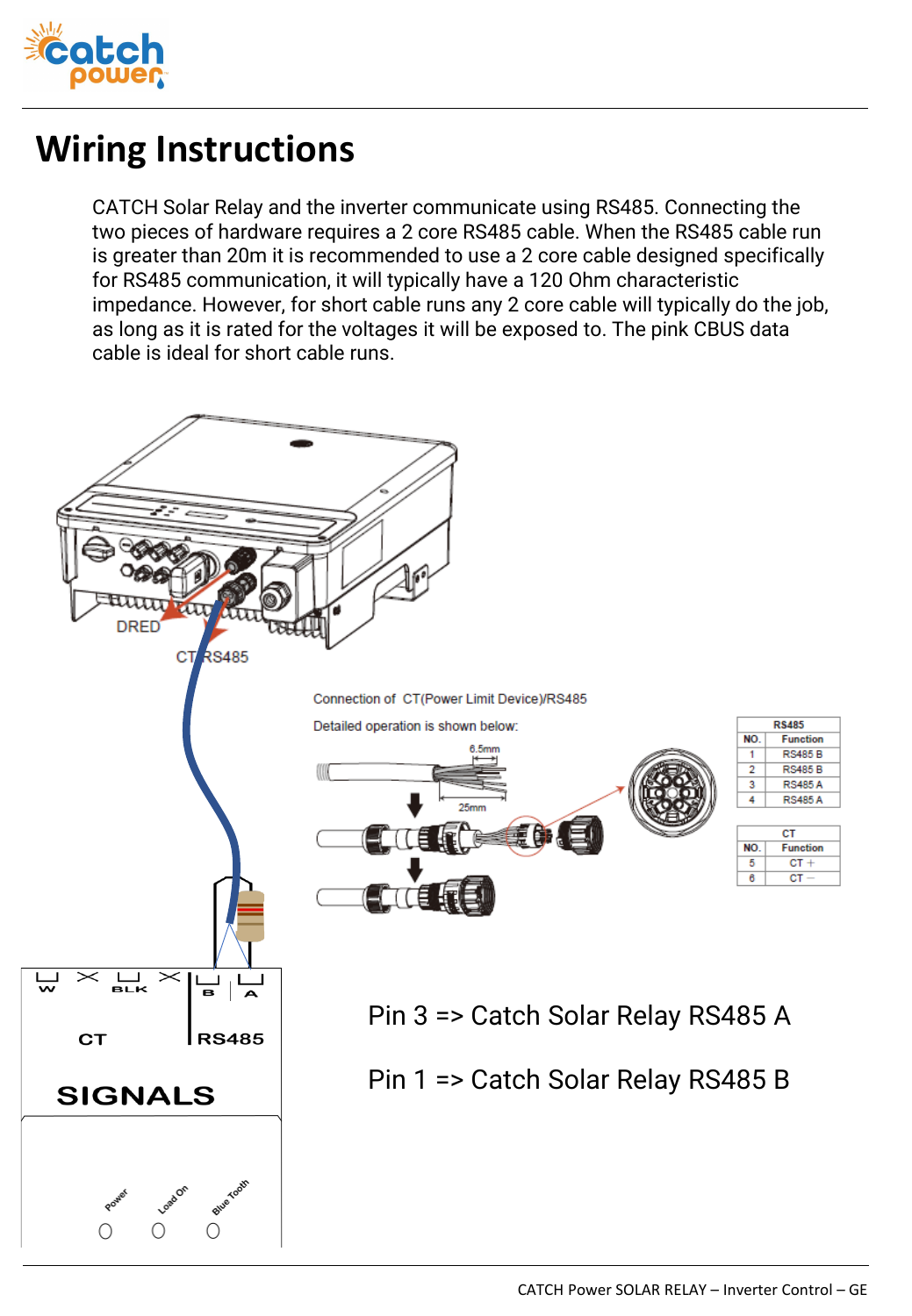

### **Wiring Instructions..Continued**

When assembling the RS485 plug on the inverter it is important to know that there is no key to physically align the correct pin to the correct hole in the housing. There are two locking clips which you need to used to determine the correct pin and correct hole alignment.



To align them in the correct way you need to inspect the clips closely for a marking. The part on the left (in above image) will have an arrow on one of its two clips and the part on the right (in above image) will have an arrow on one of its two clips. These arrows align the correct clips to lock the part together.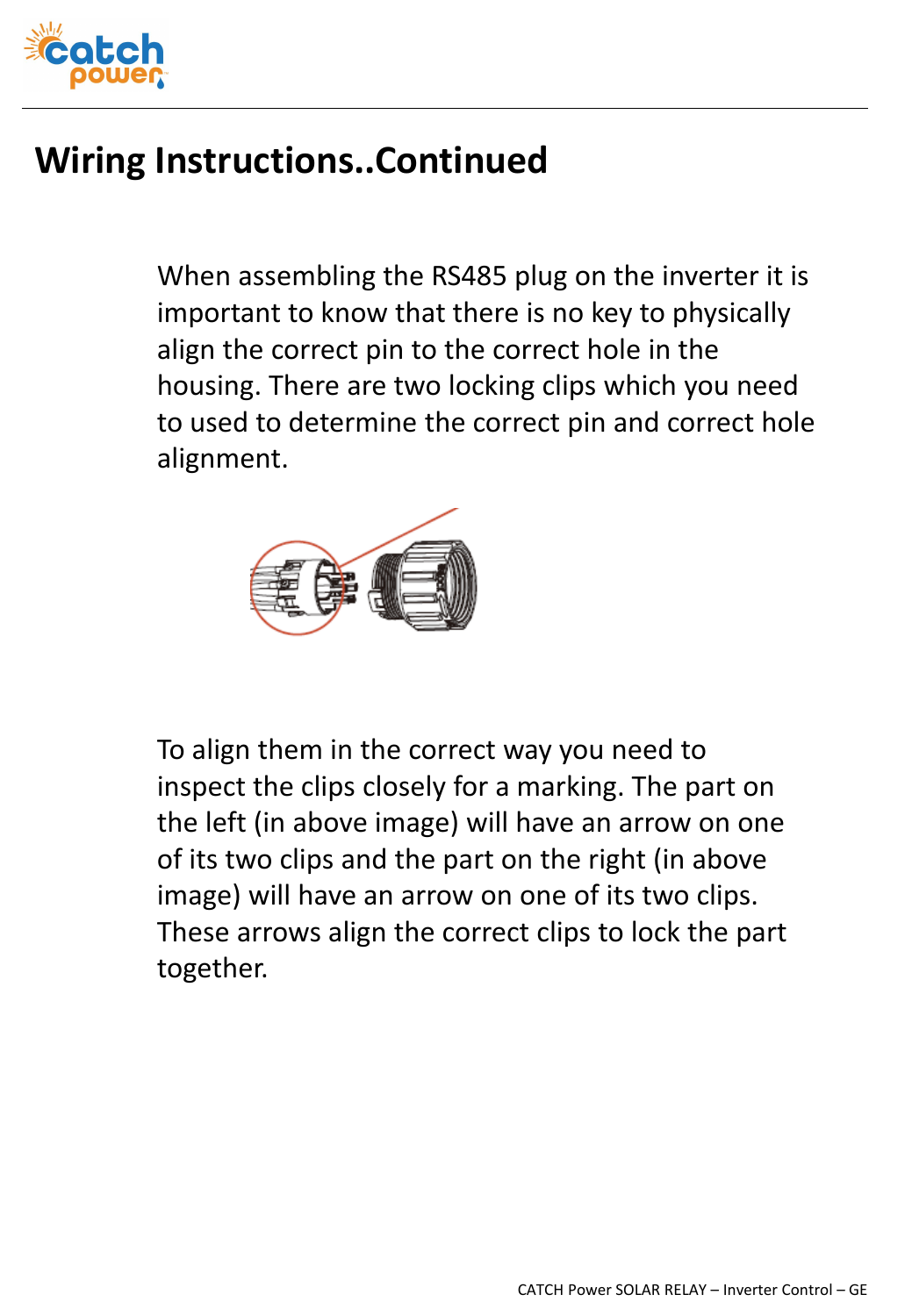

## **SOLAR RELAY Setup**

The screen below is from the CATCH Power Configuration App. The App can be downloaded from Google Play Store or the Apple iStore.



#### **DO A FIRMWARE UPGRADE BEFORE YOU BEGIN**

We are adding new inverters, and new control features all the time. Your relay firmware is most likely out of date already. Follow the onscreen instructions and perform a firmware update before you continue on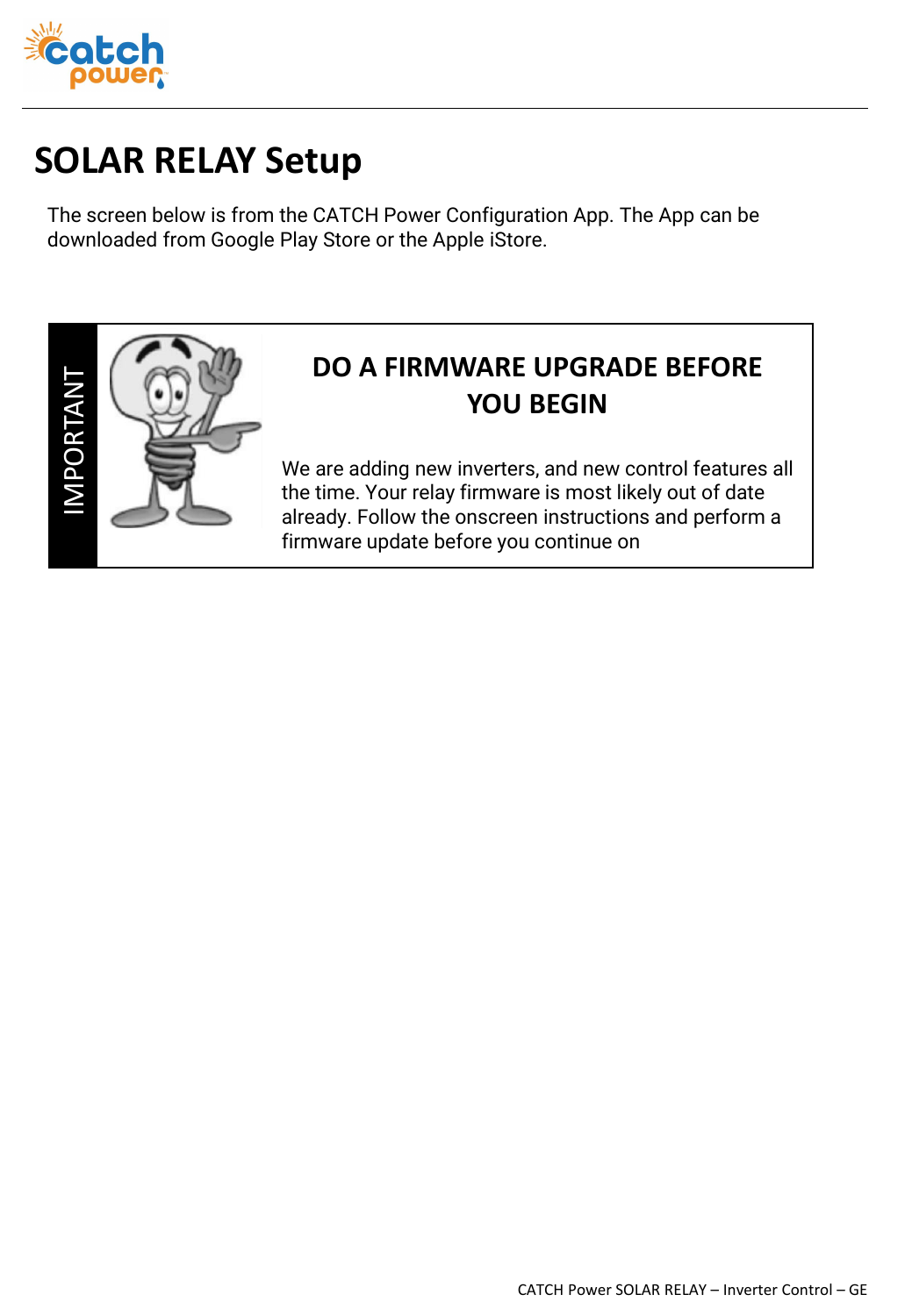

### **SOLAR RELAY Setup**

Navigate to the Configuration screen and expand the Modbus Configuration section. Fill it out using the details below.

Save your changes.

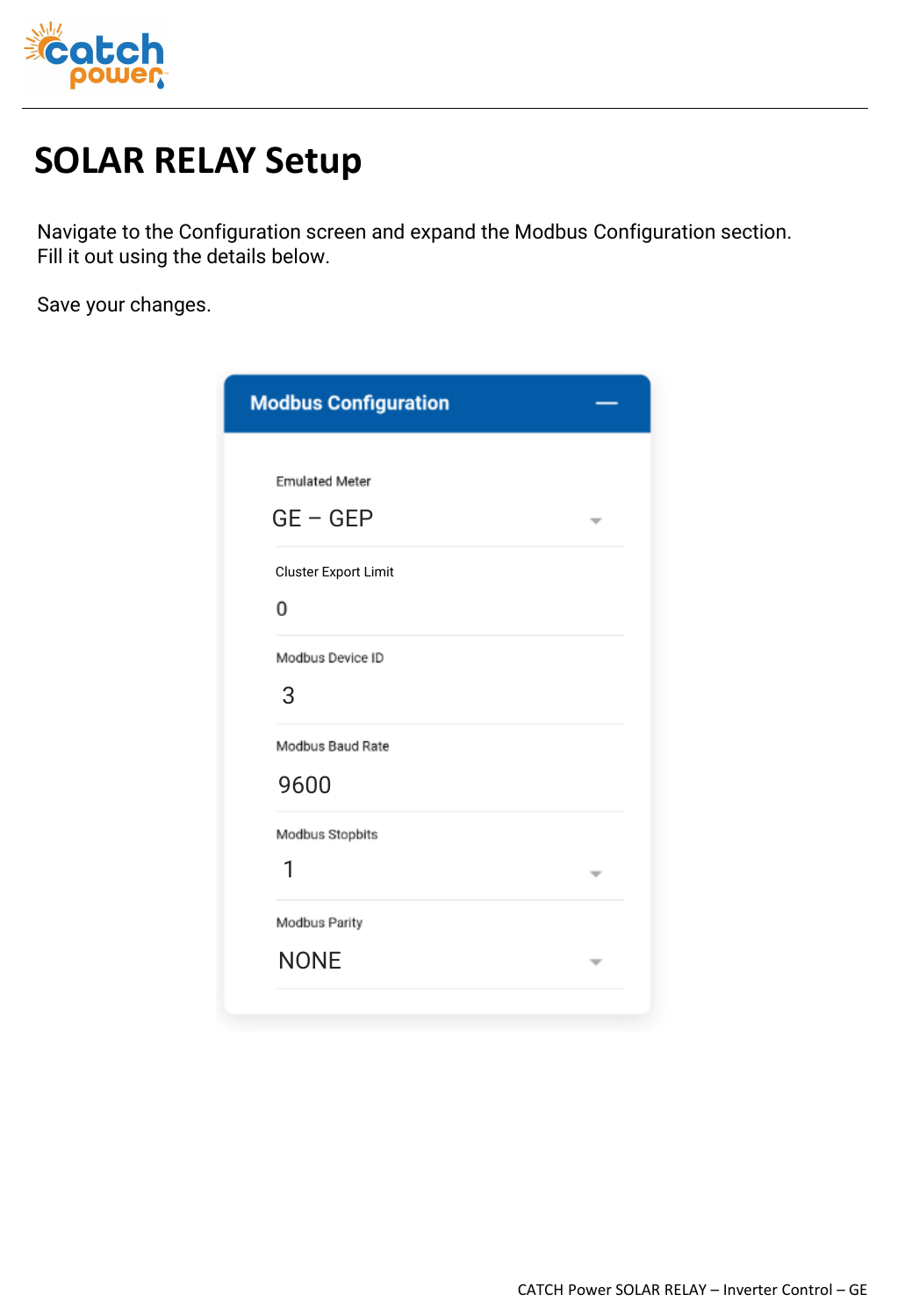

## **Checking the status of the RS485 interface**

Within the CATCH Power app if you navigate to the bottom of the Live Data screen you will see something similar to the screen below.

The RS485 Active field should toggle between zero and one. Regularly, if you do not see it with a value of 1 it indicates there is a problem.

| 10:42 700<br><b>Live Data</b> |              | <b>■ 多 溜 \$  93%■</b> |  |
|-------------------------------|--------------|-----------------------|--|
| <b>Readings - Mains</b>       |              |                       |  |
| Volts:                        | 239.3        | V                     |  |
| Amps:                         | 0.5          | A                     |  |
| Freq:                         | 49.96        | Hz                    |  |
| Power:                        | 0.00         | kW                    |  |
| <b>Exported:</b>              | $\mathbf{0}$ | Wh                    |  |
| Imported:                     | $\Omega$     | Wh                    |  |
|                               |              |                       |  |

RS485 Active will toggle **Device State** between zero and one if the interface is functioning correctly**Device Time:** 10:40 am **Control Mode:** Export Run Time:  $\boldsymbol{0}$ mins Duty:  $\,0\,$ RS485 Active: 1 **Device Type:** 10001 **Serial Number:** 61003 Firmware: 21  $\langle$  $III$  $\bigcirc$